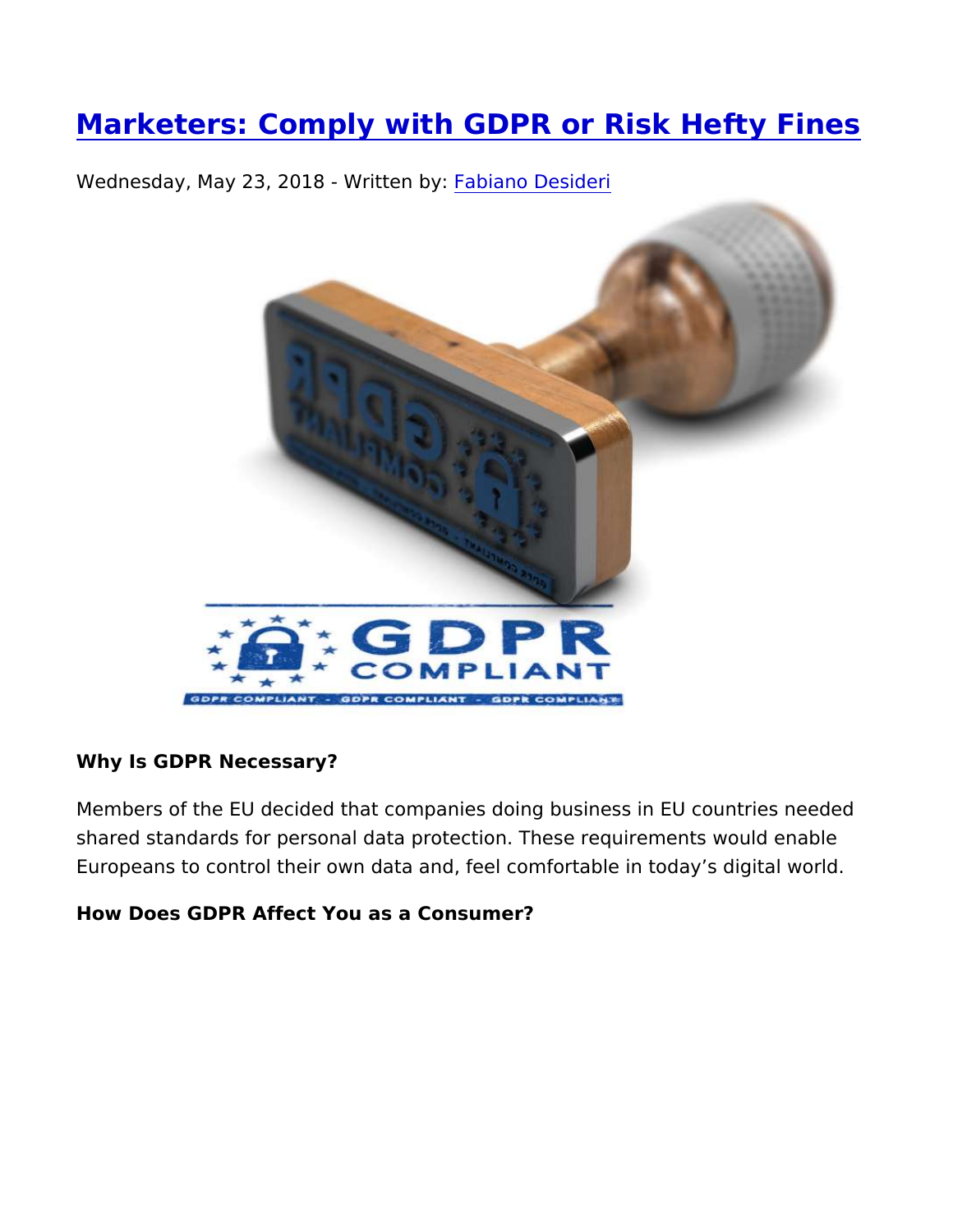Think about how often you share data, such as your name, address and credit card numbers. For instance, you exchange information when you access your bank's services, buy from retailers, engage on social media platforms and even when you visit the doctor. Since it's hard to navigate nowadays without leaving a digital footprint, you and other consumers will probably feel more comfortable under the GDPR, knowing it protects your data from misuse.

#### **How Does GDPR Impact You as a Marketer?**

The good news is that rather than grappling with different laws for each European country, you will have one regulation with which to comply that spans the EU. It requires that your company:

- Builds privacy into your website and any digital products
- Conducts regular analyses on how your company collects, uses, shares and maintains personally identifiable information
- Reinforces the way your organization gains permission to use data
- Keeps tabs on how your business uses personal information
- Enhances data breach communication

That's the big picture. Now, let's dig into some specifics:

### **The New Rules on Opt-Ins**

How you gain permission to use information is a big issue. Email opt-in best practices are now written into the law.

You can no longer assume individuals want to communicate with your company just because they have requested, for example, an e-book. People, including leads, prospects and customers, will deliberately need to confirm that they want you to contact them. That means no more pre-checked boxes that automatically opt people into your mailing list.

### **The Right to Be Forgotten**

What if someone gives consent to you to use their data, then decides later they'd prefer you to forget they existed? It's their right to do so. Also, you must make sure it's easy for them to access their data and tell you not to use it anymore. Again, that goes back to a well-accepted procedure that many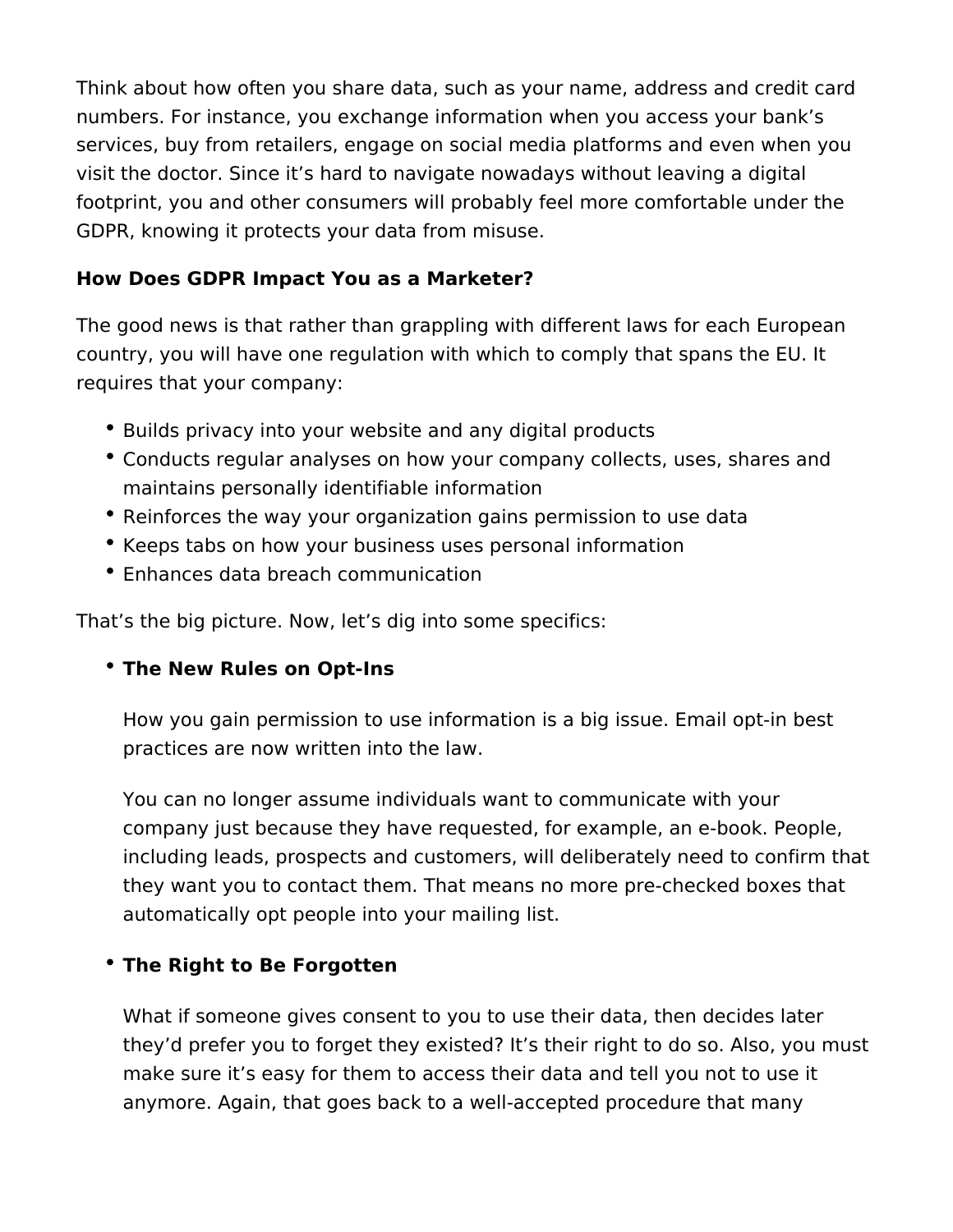companies have already incorporated — including an unsubscribe link in email marketing communications that makes it easy for email list subscribers to change their email preferences.

### **The Requirement to Focus on the Data You Need**

If you're selling software, you probably don't need to know that someone's favorite color is blue. The GDPR stipulates that you should only collect the data you need to conduct business. Thus, you must now be able to justify any information you store. That means sticking with the basics, a practice which benefits you by making your data collection and storage job easier.

## **How Does GDPR Affect Other Functional Areas?**

Because personal information that falls into the wrong hands is at risk of being used with malicious intent, your company will need to protect personal data from breaches. Likely, you can enlist the support of your IT department to address this aspect of the law.

# **There's a Silver Lining in the Cloud**

At first, complying with GDPR may seem overwhelming. However, when you take a step back, the new rules are merely forcing you to take a customer-centric approach to your marketing communication. In the long-run, that's what's best for your business.

For example, when you ask customers, leads and prospects for consent to use their data, (opting-in), you can also give them an option to tell you what interests them. This additional information helps you to segment your communications and ensure a high level of engagement. Plus, you'll be able to get a better measure of email effectiveness once you cull people from the list for whom it's not relevant.

To implement "the right to be forgotten," you will need to have all your customer and prospect information in one CRM platform. Otherwise, you run the risk of deleting data from one place that pops up somewhere else. After doing so, you'll have all information in one place and be better able to serve your clientele.

In general, by treating personal data with respect and ensuring it's secure, you'll build trust with your customers, an essential ingredient for long-term, profitable